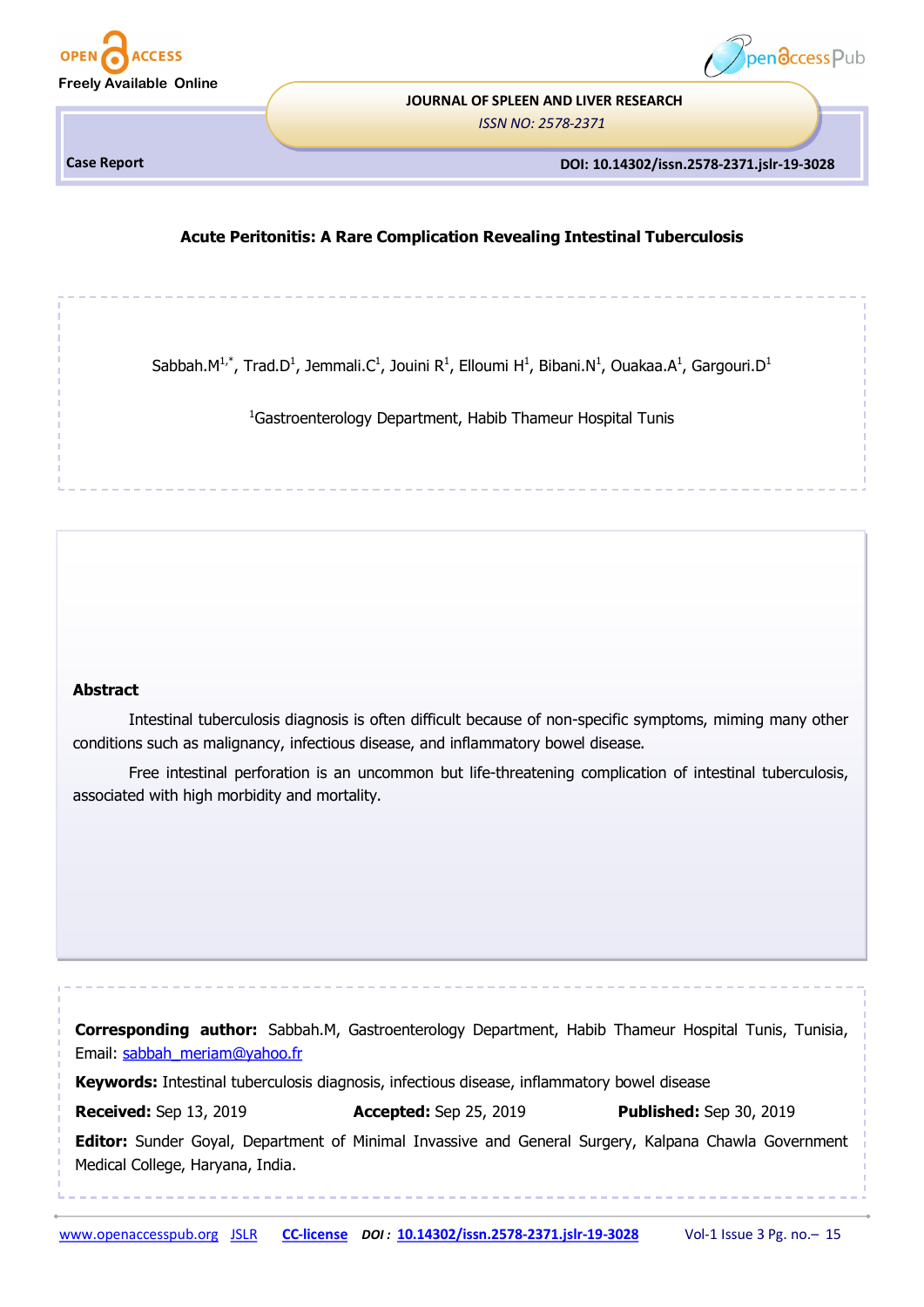



#### **Freely Available Online**

#### **Introduction**

Intestinal tuberculosis diagnosis is often difficult because of non-specific symptoms, miming many other conditions such as malignancy, infectious disease, and inflammatory bowel disease.

Free intestinal perforation is an uncommon but life-threatening complication of intestinal tuberculosis, associated with high morbidity and mortality.

#### **Case Report**

A 34-year-old alcohol-smoking manpresented to the emergency department with acuteepigastric pain, associated with fever.

On examination, hisabdomen was diffusely tender with board-like rigidity, while digital rectal examination was painful.

Laboratory investigations revealed inflammatory



Figure 1. Pneumoperitoneum on chest X Ray

reaction (raised white blood cell, C-Reactive protein 140mg/l), associated with hypochromic anemia.

Viral hepatitis serologies and HIV were negative.

Abdomen and chest radiography showed pneumoperitoneum (Fig-1).

On emergency laparoscopy, there was purulent generalized peritonitis, without evidence of digestive perforation. Laparotomy was made, revealing twodistinct sites of ileum perforations 15cm from the ileocecal valve. There were strictures in the small intestine, with multiple mesenteric lymphadenitis.Ileocaecal resection and ileostomy were performed.

#### Postoperatively the Patient had Uneventful Recovery

The histopathologic examination of the resected bowel specimen showedcaseating granulomatous inflammation (Fig-2), consistent with intestinal small



Figure 2. Epithelioid granuloma and giant cells (Arrow) with caseous necrosis (Star)